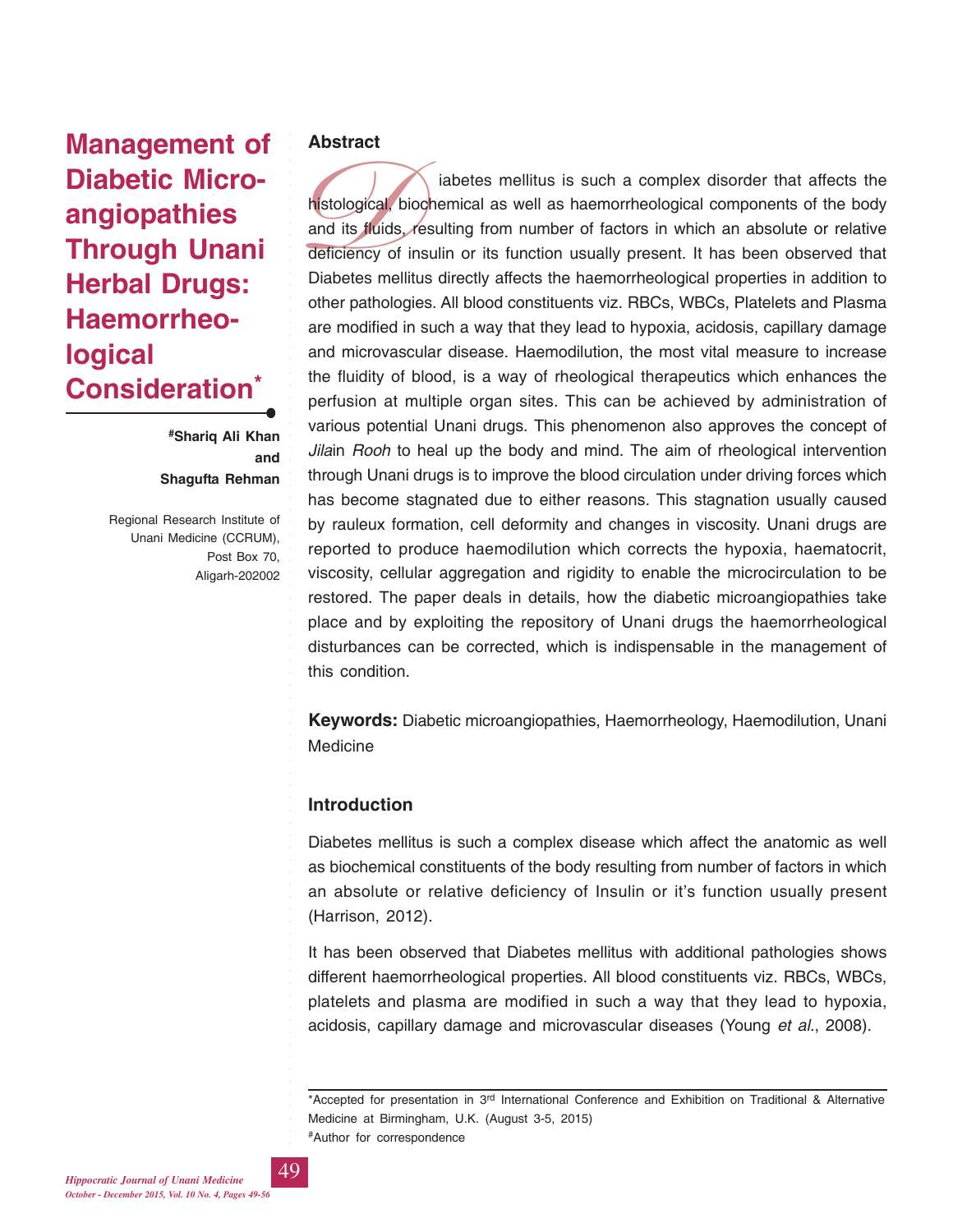Patients with Diabetes mellitus experience significant morbidity and mortality from microvascular (Retinopathy, neuropathy, nephropathy) and or its complications (heart attacks, stroke and peripheral vascular diseases). Chronic elevation of blood glucose level leads to damage the blood vessel (Andrew, 2000).

Studies revealed that uncontrolled DM represent the prevalence of cutaneous microangiopathies upto 67.9%. In relation to dermopathies, it was found that 41.3% cases were reported having cutaneous microangiopathies in Diabetics and 57.1% were found having systemic microvascular complications of Diabetes mellitus. Peripheral neuropathy is considered the higher in prevalence i.e. 55.7% followed by retinopathy, 47.2% and hypertension 10.7% while least prevalence found as nephropathy i.e. 1.9% (Bashir *et al*., 2006)

Another study in India suggests that in a tertiary care hospital, the maximum number of peripheral sensory neuropathy in poorly glycaemic controlled cases, was found 37%, whereas nephropathy in 20% and retinopathy in 17% cases (Kumar *et al*., 2006).

The aim of rheological therapy is to improve the blood circulation under driving forces which has become stagnated due to either reason. This stagnation usually caused by rauleux formation, cell deformity and changes in viscosity. Reports are there that the haemodilution decreases, the pulmonary as well as systemic resistance which is already caused by hemoconcentration. Studies reveal that the haemodilution corrects the hypoxia, haematocrit, viscosity, cellular aggregation and rigidity to enable the microcirculation to be restored.

Effects of Diabetes mellitus on Hemorrheological Parameters (Young *et al.*, 2008).

- (i) Effects of D.M. on Plasma Viscosity It is observed that D.M. increases the plasma viscosity which contribute in slowing the microcirculation.
- (ii) Effect of D.M. on Red Cell aggregation It was found that aggregates formed faster in diabetics than non-diabetics. As the glycoselation increases the aggregation increases leading to slowing of minicirculation.
- (iii) Effect of D.M. on Red cell deformability  $-$  It is reported that in diabetics the RBCs become rigid in nature and do not show the bending pattern resulting into occlusion in microcirculation.

Here, it can be concluded that :

- Raised Plasma viscosity, RCA (Red Cell Aggregation) and platelet aggregation seems to be the factors responsible for diabetic microangiopathies.
- Decreased perfusion and increased hematocrit are to be said the factors responsible for microangiopathies.

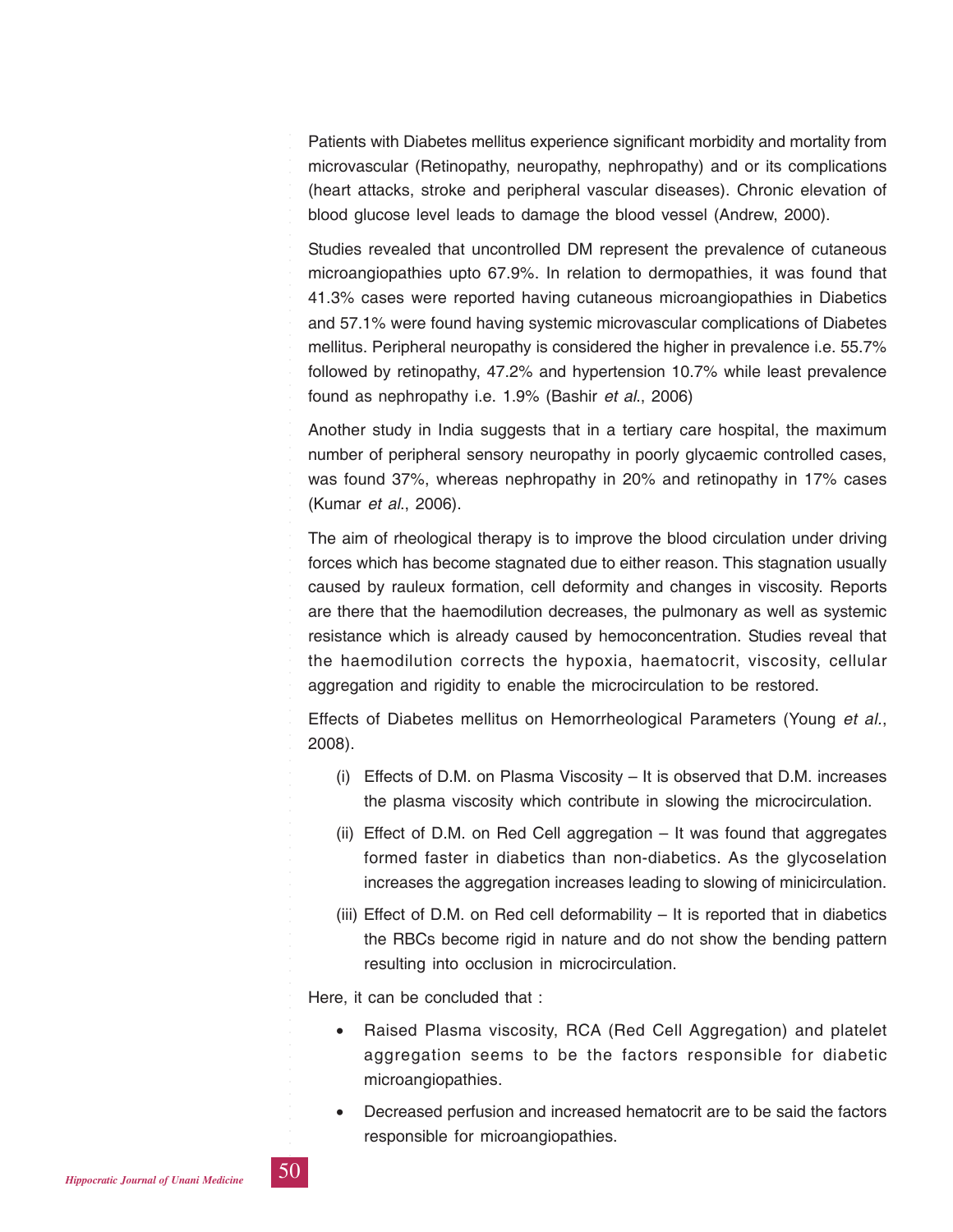• Diabetic microangiopathies may also be caused by capillary hypertension causing increased macromolecular leakage and deposition on the microvascular wall leading to increased basement membrane material synthesis.

Both these factors cause Diabetic microangiopathy

- Diabetic microangiopathies are caused due to increased RCR and hypoxia.
- Incrased HbA1C causes raised RCR (Red Cell Rigidity) and aggreability.
- Cell rigidity may be due to associated hyper cholestraemia which decreases membrane fluidity and deformability.
- Cigrette smoking also causes further cell rigidity and rise of carboxyhemoglobin.

Mechanism of Development of Diabetic microangiopathies (Jennings, 1988; George *et al.*, 1996; Casper *et al.*, 2005)

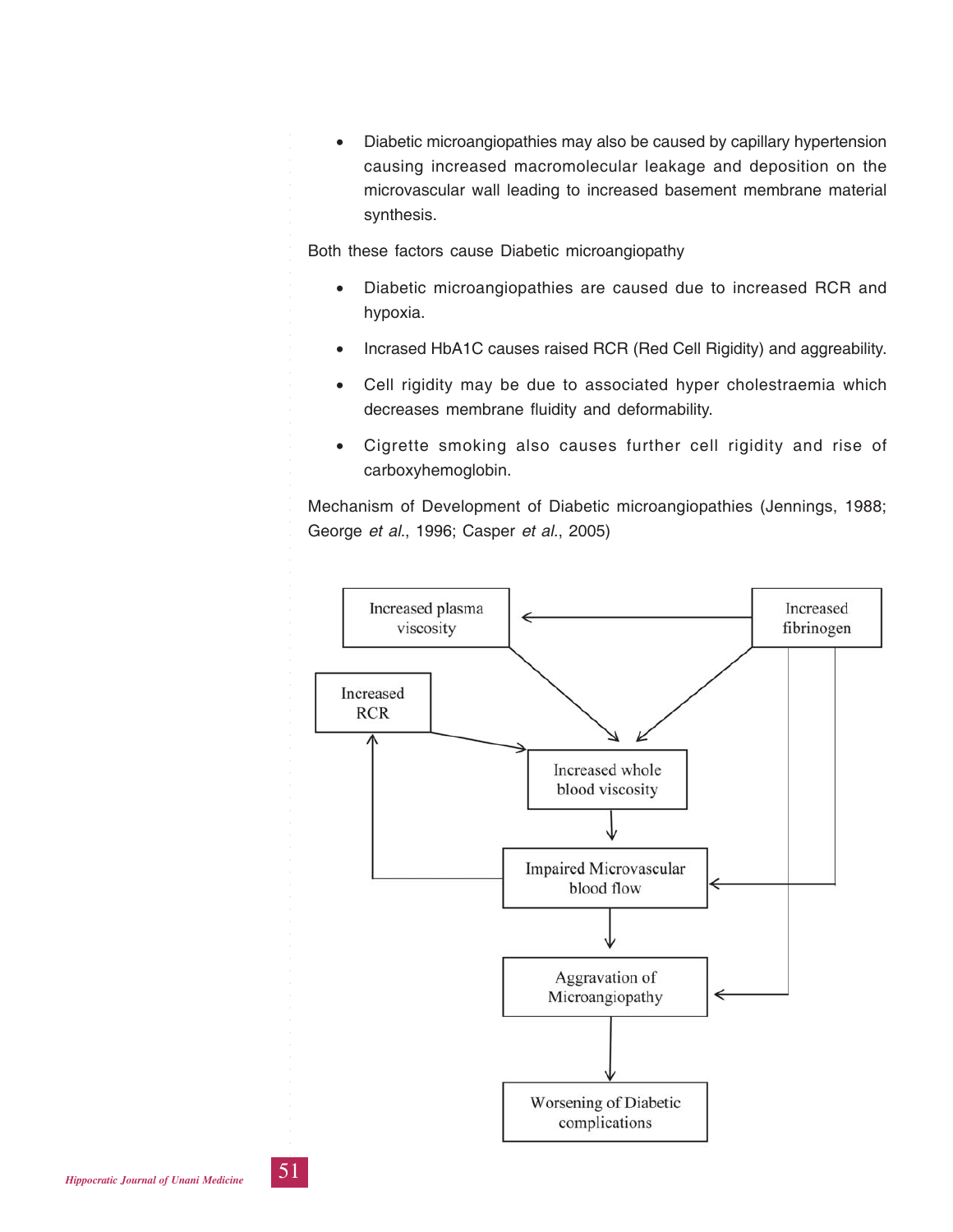The management of Diabetic microangiopathies:

(i) Scientifically validated Antidiabetic plants (Grover *et al*., 2002)

| 1.  | <b>Babool</b>        | (Acacia arabica)          |
|-----|----------------------|---------------------------|
| 2.  | Berge Bel            | (Aegle marmalos)          |
| 3.  | <b>Busul</b>         | (Allium cepa)             |
| 4.  | Seer                 | (Allium sativum)          |
| 5.  | Sibr                 | (Aloe vera)               |
| 6.  | Supari               | (Areca catechu)           |
| 7.  | Afsanteen            | (Artemisia pallens)       |
| 8.  | Boranjasif           | (Annona squamosa)         |
| 9.  | Kalmegh              | (Andrographis paniculata) |
| 10. | Talmukhana           | (Asteracantha longifolia) |
| 11. | Neem                 | (Azadirachta indica)      |
| 12. | Chuqandar            | (Beta vulgaris)           |
| 13. | Rai                  | (Brassica juncea)         |
| 14. | <b>Biskhapra</b>     | (Boerhavia diffusa)       |
| 15. | Amaltas              | (Cassia auriculata)       |
| 16. | Karanjwa             | (Caesalpinia bonducella)  |
| 17. | Kibr                 | (Capparis decidua)        |
| 18. | Arhar                | (Cajanus cajan)           |
| 19. | Hanzal               | (Citrullus colocynthis)   |
| 20. | Kundru               | (Coccinia indica)         |
| 21. | Kishneez             | (Coriandrum sativum)      |
| 22. | Kamoon               | (Cuminum cyminum)         |
| 23. | Gazar                | (Daucus carota)           |
| 24. | Jamun                | (Eugenia jambolana)       |
| 25. | Bergad               | (Ficus bengalensis)       |
| 26. | Gurmar               | (Gymnema sylvesteris)     |
| 27. | Aslussoos            | (Glycyrrhiza glabra)      |
| 28. | Gurhhal              | (Hibiscus rosa-sinensis)  |
| 29. | Shakar Qand (leaves) | (Ipomoea batata)          |
| 30. | Konch                | (Mucuna pruriens)         |
| 31. | Janglikarela         | (Momordica charantia)     |
| 32. | Rehan                | (Ocimum sanctum)          |
| 33. | Chirayata            | (Swertia chirata)         |

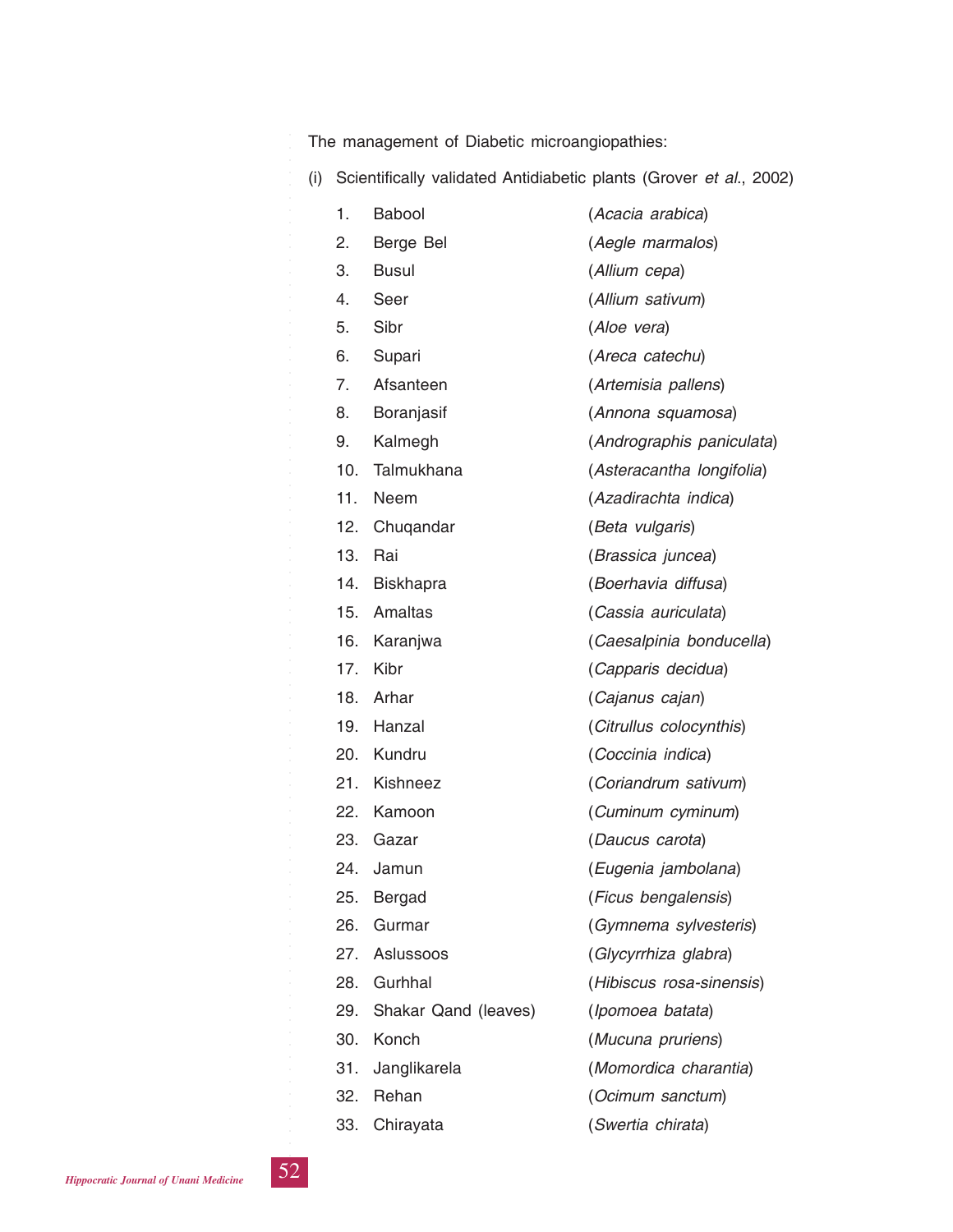| 34. Hulba     | (Trigonella foenum graecum) |
|---------------|-----------------------------|
| 35. Gilo      | (Tinospora cordifolia)      |
| 36. Zingibeel | (Zingiber officinale)       |
| 37. Unnab     | (Zizyphus sativa)           |

The routine herbal antidiabetic drugs affect the human physiological system in various ways. The mechanism of action of these drugs are understood as follows (Marles and Farnsworth, 1996; Pulok *et al.*, 2006).

- Adrenomimeticism Pancreatic b cell potassium channel Blocking, CAMP (2nd messenger) stimulation
- Inhibition in Renal Glucose reabsorption
- Stimulation of Insulin secretion from b cell of Islet or/and inhibition of Insulin degradative processes.
- Reduction in Insulin resistance

In addition to their routine antihyperglycaemic effects, these drugs play an important role in correction of haemorrheological disturbances already exist in microcirculation of the targeted tissues. Due to this mechanism, these drugs enhances the restoration of the oxygen supply and ultimately improve the healing procedure.

Brahmi (*Centella asiatica*) has been used in India for the treatment of Dermatitis, Diabetes mellitus, cough and other diseases. It is also used to improve memory. In Europe an infusion of the aerial parts of the plant was used to purify blood and treat wound, ulcer, Dermatitis and Hypertension. A study was conducted on 50 cases with Diabetic microangiopathy to assess the effect of *C. asiatica*. Thirty cases received oral Triterpine fraction of *C. asiatica* (TTFCA) 60 mg twice daily for 06 months, 10 cases received placebo and 10 cases received no treatment. Measures of microcirculation improved in cases receiving *C. asiatica* after 6 month of treatment. No change was noted in cases receiving placebo or in those receiving no treatment. It was concluded that TTFCA has a potential role in improving microcirculation in patients with diabetic microangiopathies (Cesarone *et al.*, 2001)

#### (ii) Through Haemodilution (Young *et al.*, 2008)

Haemodilution means relative increase of plasma in comparison to solid constituents of the blood. This increases the fluidity corrects the hypoxia and acidosis. Haemodilution corrects the rheological parameters like –

- Whole blood viscosity
- Plasma viscosity
- RCR (Red Cell Rigidity)

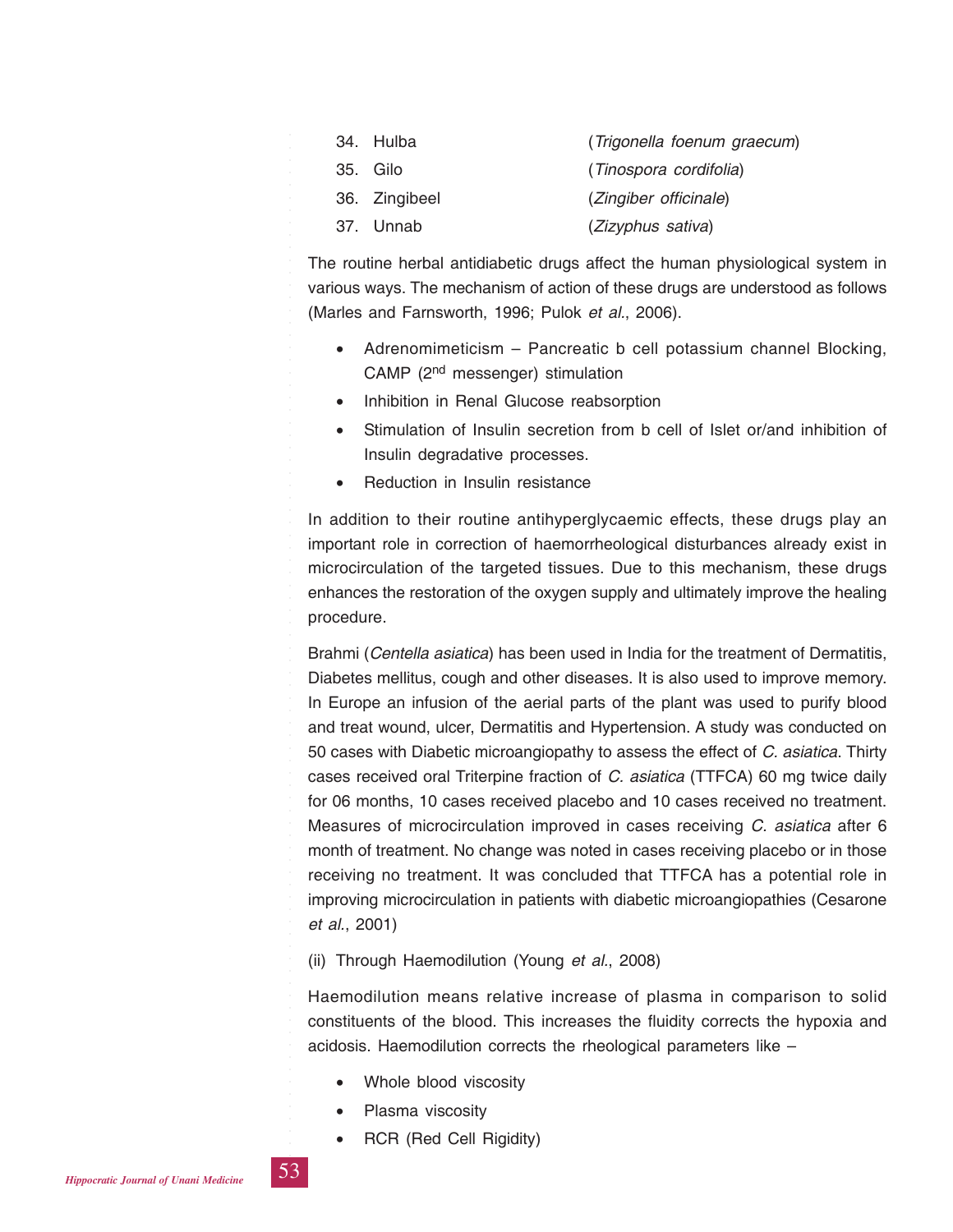- RCA (Red Cell Aggregation)
- Platelet aggregation

This improvement restores the normal blood flow through the capillaries, also helps in cleaning out the already formed RBCs clumps. The haemodilution can be achieved by the use of various medicaments of Unani medicine such as citrus fruits, Busl (*Allium cepa*), Seer (*Allium sativum*), Zanjabeel (*Zingiber officinale*), zardchob (*Curcuma longa*), Darchini (*Cinnamomum zeylanicum*), Akhrot (*Juglans regia*), Enab (*Vitis vinifera*), Anar (*Punica granatum*), Podina (*Mentha arvensis*), Aslussoos (*Glycyrrhiza glabra*), Tarbooz (*Citrullus vulgaris*), Kheera (*Cucumis sativus*), Hulba (*Trigonella foenum-graecum*) (Hamdani, 1980; Kabir, 2002; www.naturalbloodthiningers.org)

(iii) The effects of Musaffiat,Moaddilat-e-Dam (Blood Purifiers) and antidiabetic drugs on other Haemorrheological disturbances

These drugs repair the endothelium (Ling *et al.*, 2007; Zahid *et al.*, 2007) reduces the elevated level of fibrinogen and correct the level of plasma viscosity (Kiesewetter *et al.*, 1990; Hasni-Ranjbar *et al*., 1990). These drugs also affect the higher level of cholesterol and help in restoring the normal blood flow (Hasni-Ranjibar *et al.*, 2010; Wan *et al.*, 2007) such as –Chobchini (*Smilax china*), Sarphoka (*Tephrosia purpura*), Muquil (*Commiphora mukul*), Hulba (*Trigonella foenum-graecum*), Aslussoos (*Glycyrrhiza glabra*), Murmakki (*Commiphora myrrha*), Seer (*Allium sativum*) and Rewandchini (*Rheum ribes*) (Hasni – Ranjbar *et al.*, 2010). Unani medical literature suggests that chiraita (*Swertia chirata*), Gule mundi (*Sphaeranthus indicus*) and Gule surkh (*Rosa damascena*) normalizes the pH of blood, whereas Aftimoon (*Cuscuta reflexa*) and Bisfaij (*Polypodium vulgare*) normalizes the viscosity (Latif, 2010). *Andrographis paniculata* is also reported having antiplatelet aggregation and antidiabetic effects (Shabid, 2011).

(iv) Drugs which produce Jila in Rooh (Ibn Sina, 1996)

Avicenna in 'AdviatulQalbia' has described various drugs which according to him produces Jila in rooh and removes the darkness. This might be interpreted as the drugs which clears the saudavimawad from the blood, are helpful in producing Jila means oxygenation. In other words the drugs which checks the formation of rauleux and clear the already formed clumps, increase the fluidity, removes the hypoxia and acidosis/might be given alongwith the routine antidiabetic medicaments. Such as – Abresham (*Bombyx mori*), Bisfaij(*Polypodium vulgare*), Gulesurkha (*Rosa damascena)*, Ghariqoon (*Agaricus alba*), Nana (*Mentha arvensis*), Zafran (*Crocus sativus*), Darchini (*Cinnamomum zeylanicum*), Amla (*Emblica officinalis*), Ulraj (*Citrus limon*), Ustukhuddoos (*Lavendula stoechas*), Badranjboya (*Nepeta hindostana*), Musk (*Moscus moschiferus*).

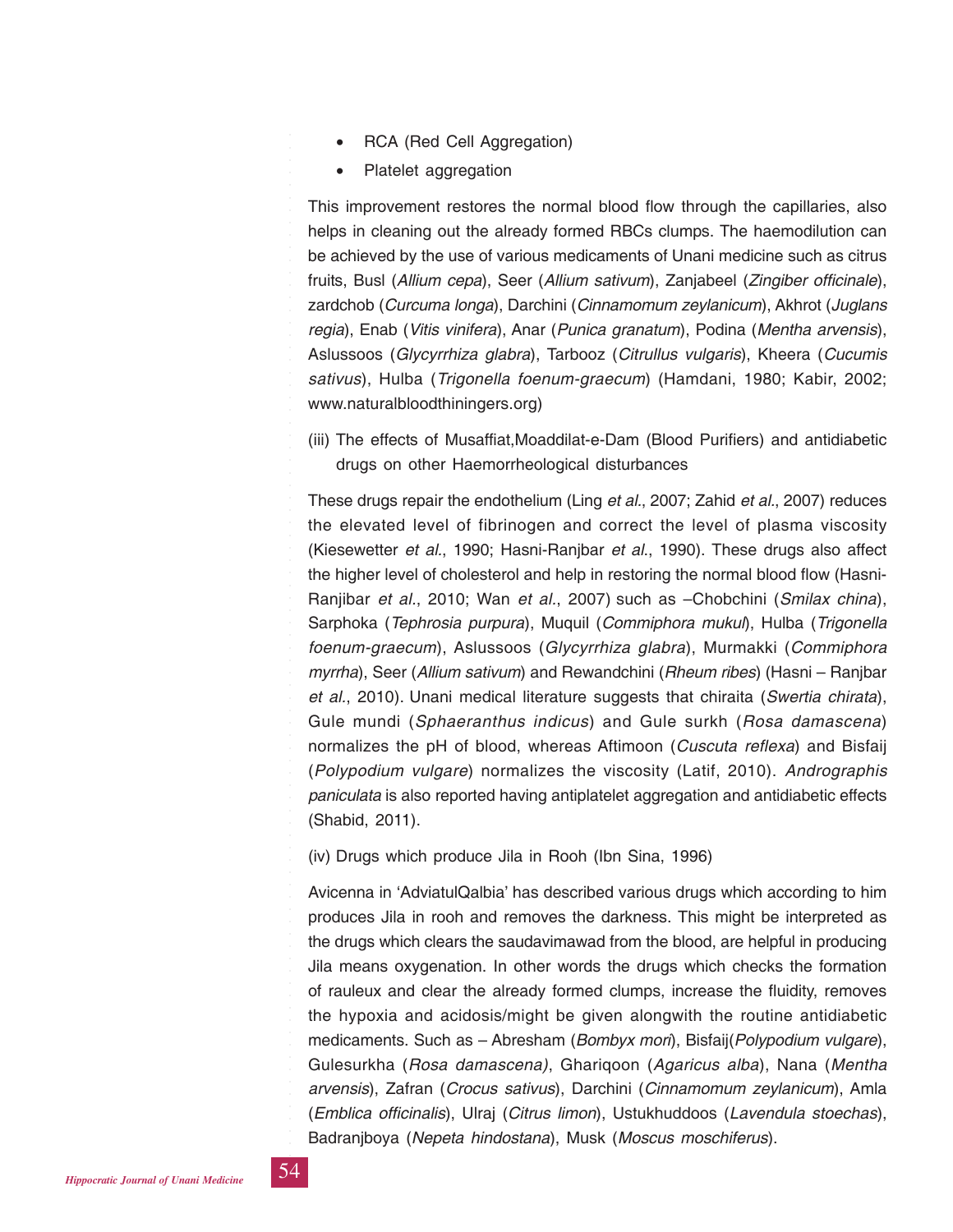### **Conclusion**

Diabetes mellitus is a complex pathological condition which affect the anatomic and biochemic constituents of the body. It has been observed that Diabetes mellitus affects the various haemorrheological parameters like WBV (Whole Blood Viscosity), PV, RCA, RCR, PA etc. resulting into hypoxia, acidosis, capillary damage and microvascular diseases.

These conditions might be corrected through haemodilution by the intervention of Unani medicament which corrects various hemorrheological parameters and restore the normal microcirculation.

#### **References**

Andrew, J.K., 2000. Diabetes. Churchill Livingstone, New York.

- Anonymous, 2012. Harrison's Principles of Int. Med., Vol. 2, 18<sup>th</sup> Ed., McGraw Hill Co., pp. 2968-3003.
- Bashir, A.E., Imahdi, E.M.E., Bashir, A.H., 2006. The prevalence of cutaneous diabetic microangiopathy. and their association with diabetic microvascular complications,. *Sudanese Journal of Dermatology* 4(2): 74-80.
- Casper, G., Schalkwijk, Coen, D.A., Stehouwer, 2005. Vascular complications in Diabetes mellitus: the role of endothelial dysfunction, *Clinical Science* 109(2): 143-159; DOI: 10.1042/CS20050025.
- Cesarone, M.R., Incandela, L., De Sanctis, M.T., *et al*., 2001. Evaluation of treatment of diabetic microangiopathy with total triterpenic fraction of *Centella asiatica:* a clinical prospective randomized trial with a microcirculatory model. *Angiology* 52 (suppl. 2): 549-54.
- George, L. King *et al.*, 1996. Biochemical and molecular mechanism in the development of Diabetic Vascular complications, "Diabetes" , Vol. 45, Suppl.3, pp.S106-108(diabetes journal.org).
- Grover, J.K., Yadav, S., Vats, V., 2002. Medicinal plants of India with antidiabetic potential. *J. Ethnopharmacol*. 81: 81-100.
- Hamdani, S.K.H., 1980. Usool-e-Tibb, pub. SKH Hamdani, AMU, Aligarh, pp. 343-344.
- Hasni-Ranjbar, Shirin, Nayebi, Neda, Moradi, Leila, Mehri Avin, Larijani, Bagher, Abdollahi, Mohammed, 2010. The efficacy and safety of Herbal medicines used in the treatment of Hyperlipidaemia: A systemic review. *Current Pharmaceutical Design* 16(26): 2935-2947.